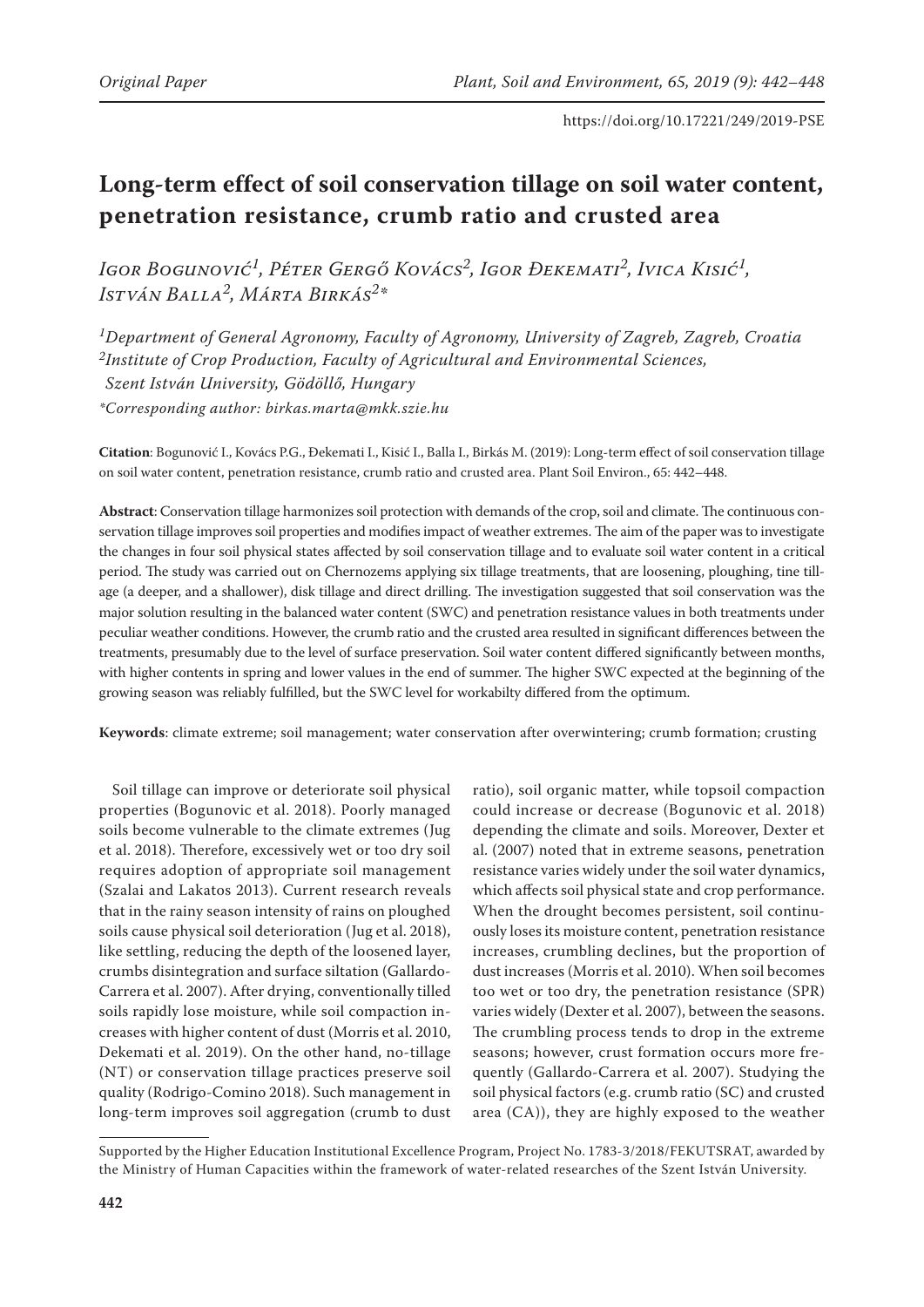

Figure 1. Monthly rainfall values of the experimental area for the trial and the long term periods

phenomena and require more attention in the future (Bogunovic et al. 2018, Jug et al. 2018).

There is a lack of investigations regarding the optimum soil tillage in the Central Europe. Regional soils are endangered by inappropriate management and frequent climatic extremes to ensure water balance and crop productivity. Considering this, the aim of this paper was to investigate the long-term impact of tillage-induced changes on soil physical factors and water conservation after overwintering and in the tillage season.

# **MATERIAL AND METHODS**

A long-term tillage experiment was initiated at the Training Farm of the GAK (Gödöllői Agrár Központ) Ltd., nearby the Hatvan town (47°41'31.7''N, 19°36'36.1''E, 110 m a.s.l.) in 2002. The terrain is flat, with soil of a clay-loam texture classified as Endocalcic Chernozems, Loamic (WRB 2015), with organic carbon content of 1.86% C. Sand, silt and clay contents of the top 20 cm layer are

10, 54 and 36 vol %, respectively (Tóth et al. 2017). Soil water content at field capacity is 35% on average and vol 51% at saturation (Tóth et al. 2009), that is 26 wt % and 38 wt %, respectively. The mean annual precipitation at the Training Farm is 580 mm (1965–1995); during the examined period it was 538 mm with diverse distribution (Figure 1).

The experiment was arranged in a randomised block design with four replicates. Plot size was 13 m × 185 m. Six tillage treatments (loosening, 40–45 cm, L), tine tillage (deeper: 22–25 cm, T, and shallower: 18–22 cm, ST), disk tillage (12–16 cm, D), direct drilling (DD), and the mouldboard ploughing (30–34 cm, P). Primary and secondary tillage were carried out in a single pass for spring oat (2011) and soybean (2018), and seedbed preparation was applied for maize (2010). Preceding crops were winter wheat (2009), maize (2010) and winter oat (2017).

Table 1 contains information on the timing of management events during the study period and the

|  |  | Table 1. Management events affecting soil condition in the experiment |  |  |  |  |  |  |  |  |
|--|--|-----------------------------------------------------------------------|--|--|--|--|--|--|--|--|
|--|--|-----------------------------------------------------------------------|--|--|--|--|--|--|--|--|

| Season 2009/2010  |                                                        |                   | Season 2010/2011                                                   | Season 2017/2018 |                                                                |  |
|-------------------|--------------------------------------------------------|-------------------|--------------------------------------------------------------------|------------------|----------------------------------------------------------------|--|
| Date<br>operation |                                                        | date              | operation                                                          | date             | operation                                                      |  |
| 19.09.2009        | stubble tillage                                        | 28.10.2010        | maize stalk chopping                                               | 21.08.2017       | chemical stubble<br>treatment,<br>Machete 5 L/ha               |  |
| 22.10.2009        | primary tillage                                        | 29.10.2010        | primary tillage                                                    | 29.10.2017       | primary tillage                                                |  |
| 03.05.2010        | seedbed preparation<br>and maize sowing,<br>PR37D25 I. | 12,<br>14.03.2011 | seedbed preparation<br>and spring oat sowing<br>Salvador I.        | 26.04.2018       | seedbed preparation<br>and soybean sowing,<br><b>ES</b> Mentor |  |
| 10.06.2010        | chemical treatment.<br>Lumax, 5 L/ha                   | 29.04.2011        | chemical treatment,<br>Granstar SuperStar,<br>$50$ g/ha + 0.3 L/ha | 06.06.2018       | chemical treatment.<br>Pulsar 40SL, 0.5 L/ha                   |  |
| 27, 10, 2010      | maize harvest                                          | 17.07.2011        | spring oat harvest,<br>straw chopping                              | 17.09.2018       | soybean harvest,<br>stalk chopping                             |  |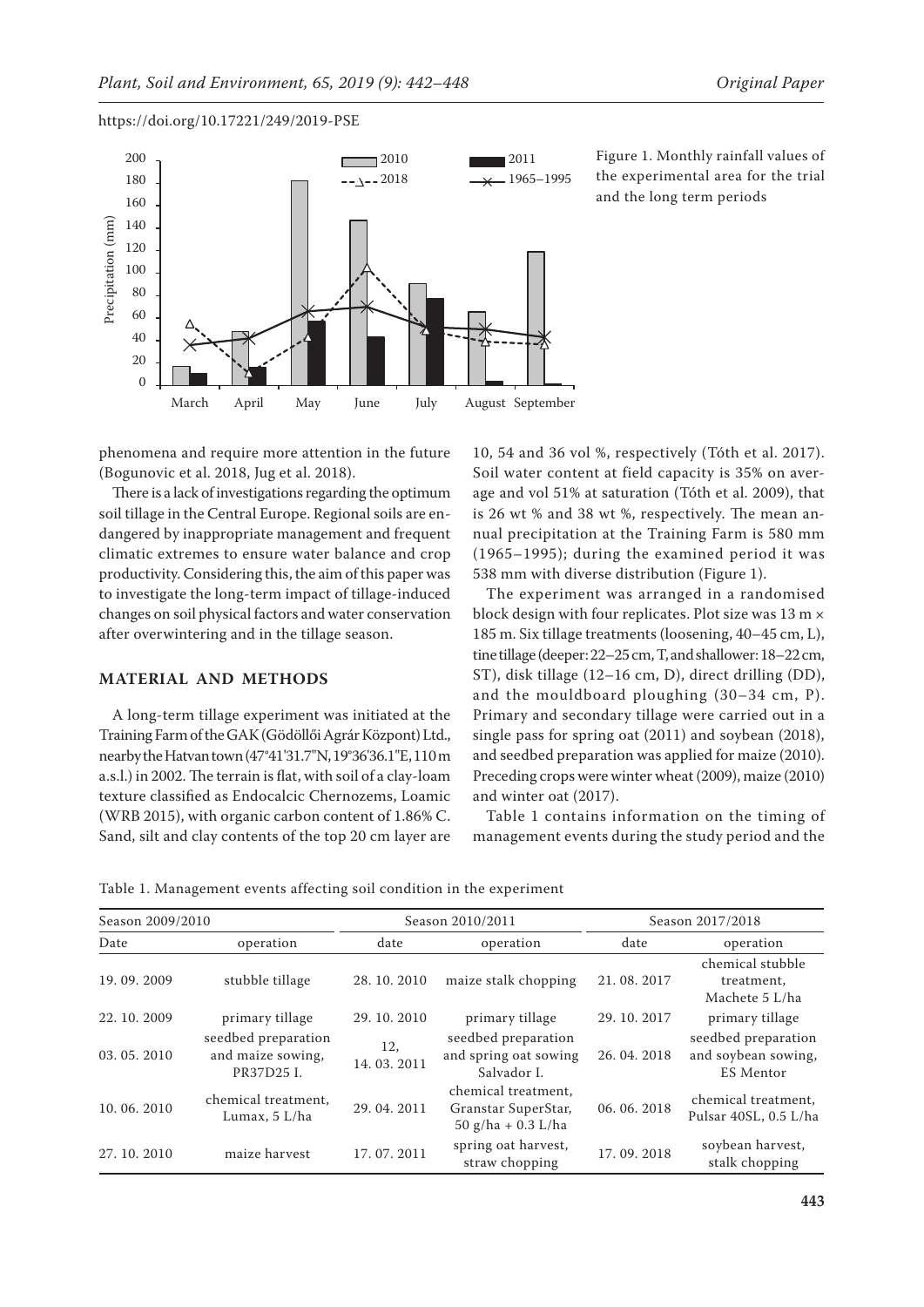cultivated plants. Post-emergence herbicide was applied in the spring. Nitrogen was applied for crops at a rate of 100 kg N/ha in two doses, while phosphorus and potassium at 100 kg P/ha and 50 kg K/ha.

Soil measurements were taken in 30-day intervals between mid of March (after winter) and mid of September (in the end of summer) at each plot, in five repetitions per plot (20 per treatment). Soil moisture (SWC) was determined by the PT-I type gauge (Kapacitiv Kft, Budapest, Hungary), based on a TDR (time domain reflectometer) principle. The soil is categorised as dry, humid or wet when its moisture content ranges between 14.8–18.9, 19.0–23.9 or > 24.0 wt %, respectively (Csorba et al. 2011). Core samples were taken in 2011 (100 cm<sup>3</sup>) at depths of 0–10, 10–20, 20–30 and 30–40 cm randomly at each treatment. Total number of soil cores was 288 (6 treatments ×  $4$  depth  $\times$  4 plots  $\times$  3 repetitions per plot). Bulk density (BD) of samples was determined after drying in the oven on 105°C. Penetration resistance was measured by a handheld-type dynamic penetrometer (Szarvas, Mobitech, Hungary). It consists of 60° hard steel cone with 10.0 mm diameter base on a 550 mm long, 8 mm diameter shaft at each 0.05 m increment. The total number of measurement was 120. Number of samples was 240. According to Chen et al. (2014) the limit value of 2.0 MPa can be considered as a limit for normal root growth in humid soil conditions.

Crumbs are defined as soil aggregates ranging from 0.25 mm to 10 mm in diameter, of which those falling in the range of 0.25–2.5 mm are qualified as small crumbs and < 0.25 mm as dusts (Filep 1999). If the crumb ratio reaches 70–75% it can be considered optimal (Filep 1999). Sampling for aggregate distribution was carried out to the depth of 0–10 cm. The soil samples were air-dried and then they were gently sieved manually (60 shakes/min) through several sieves to obtain the mass distribution between the grades. The ratio of crusted area and the surface cover by crop residues were determined using wooden quadrate device (50 cm  $\times$  50 cm) for additional image processing in GIS software (area delineation and calculation of crusted area ratio).

**Statistical analysis**. The SPSS 23.0 software (IBM Corp., Armonk, USA) was used for all the statistical analyses. Treatment main effects on SWC, SPR, SC and CA and BD (only for 2011) were tested using one-way analysis of variance (ANOVA). Treatment means were compared using the least significant difference (*LSD*) at a significance level of *P* < 0.05. In cases where ANOVA showed significant differences at *P* < 0.05, a Tukey's post hoc test was also applied (data no presented).

# **RESULTS AND DISCUSSIONS**

**Rainfall conditions**. The year 2010 was classified as rainy, whereas 2011 as dry in the meteorological assessment. The water surplus remained after the wet year had beneficially reduced the precipitation deficit during the first months of 2011. In 2018, weather combined both previously described phenomena. The surplus water that had remained from the former period was sufficient for spring months. However, SWC had gradually shortened during the growing season. Figure 1 reveals different rainfall conditions during the investigated periods. Precipitation distribution was uneven throughout the seasons, particularly in the spring and mid-summer, when most of the high-intensity rains occurred.

**Changes in soil moisture content**. SWC data were evaluated in relation to tillage treatments and the periods concerned (Tables 2 and 3). No significant differences in SWC were observed among tillage treatments (*P* > 0.05). The mean SWC value for the 2010 period and for 0–60 cm layer was  $27.1 \pm 0.4$  wt %. A positive effect of the previous water retention on treatments was detected till the end of August in 2011, in spite of the precipitation shortage. The mean value of the vegetation period was  $26.4 \pm 0.7$  wt %, which is acceptable for the dry period. By 4.2% lower SWC was observed at P and D treatments ( $P > 0.05$ ). In 2018, soils were sufficiently wet in March and May and drier (20.3–24.3 wt %) in other months. Both wetting and drying had a similar effect on the SWC values assessed in the treatments. The mean value of the period was  $23.3 \pm 0.6$  wt %, which is a bit critical for the period.

SWC data assessed at the end of overwintering and prior to the tillage season arose special attention to differences among the monthly data (Table 3). Significant differences were detected between the monthly SWC data in all selected periods (*P* < 0.001). In March, at the beginning of the growing season, soils were in wet condition ( $\geq 26.3$  wt %). The SWC was quite lower (22.4 wt %) in April, 2018. The mean SWC value in May reached 27.9 wt %, corresponding to the regional requirements for the rainfall amount and the deep soaking of soils in this month. The mean SWC values in June and July were 24.9 wt % and 26.6 wt %, which is sufficient for stubble phase of soils. Droughts often prevail in August as it occurred in 2018, when the mean SWC decreased to 21.6 wt %. SWC in September has an important role in quality of autumnal primary tillage. In 2010, the soil could be classified as wet, sufficiently moistened in 2011 and mostly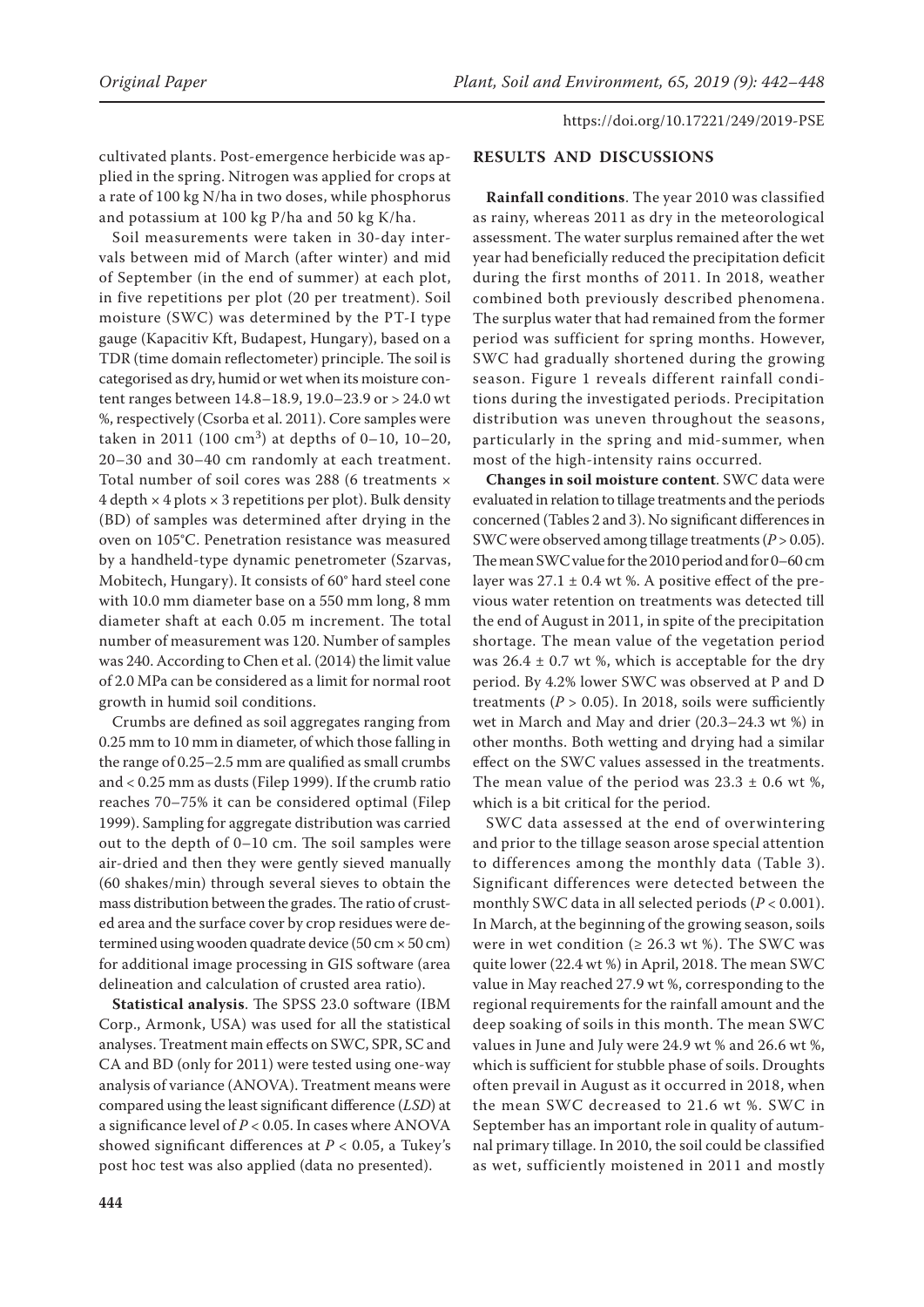Table 2. Soil water content (SWC); bulk density (BD); soil penetration resistance (PR); soil crumb (SC) and crusted area (CA) under L (loosening); P (ploughing); T (tine tillage); ST (shallower tine tillage); D (disk tillage) and DD (direct drilling) in three selected years

|                         | Year | Depth    | Treatment            |                      |                     |                      |                       |                      |  |
|-------------------------|------|----------|----------------------|----------------------|---------------------|----------------------|-----------------------|----------------------|--|
| Soil property           |      | (cm)     | L                    | P                    | T                   | ST                   | D                     | DD                   |  |
|                         | 2010 |          | $27.5^{aA}$          | $26.8^{aA}$          | $27.5^{aA}$         | 27.6aA               | 26.7aA                | $27.5^{aA}$          |  |
| SWC (weight %)          | 2011 | $0 - 60$ | $26.3^{aB}$          | $25.8^{aB}$          | $27.1^{aB}$         | $26.9^{aB}$          | 25.7 <sup>ab</sup>    | $27.0^{aB}$          |  |
|                         | 2018 |          | $23.3$ <sup>aC</sup> | $22.6^{\mathrm{aC}}$ | 23.9 <sup>aC</sup>  | $23.9$ <sup>aC</sup> | 22.7 <sup>aC</sup>    | $24.2$ <sup>aC</sup> |  |
| BD (g/cm <sup>3</sup> ) | 2011 | $0 - 40$ | 1.28 <sup>b</sup>    | $1.25^{b}$           | 1.27 <sup>b</sup>   | 1.30 <sup>a</sup>    | 1.38 <sup>a</sup>     | 1.39 <sup>a</sup>    |  |
|                         | 2010 | $0 - 50$ | $2.10^{aA}$          | 2.09aB               | $2.20^{aA}$         | 2.17aA               | $2.46^{aB}$           | $2.42^{aB}$          |  |
| PR (MPa)                | 2011 |          | $2.96^{aA}$          | 3.22 <sup>aA</sup>   | 2.88 <sup>bA</sup>  | 3.11aA               | 3.71aA                | 3.58 <sup>aA</sup>   |  |
|                         | 2018 |          | 2.61 <sup>bA</sup>   | $2.76^{aA}$          | $2.71^{aA}$         | $2.78$ <sup>aA</sup> | 3.21aA                | $3.29$ <sup>aA</sup> |  |
|                         | 2010 | $0 - 10$ | $75.2^{aA}$          | 61.4 <sup>bA</sup>   | 75.8 <sup>aA</sup>  | 77.7 <sup>aa</sup>   | $72.6^{aA}$           | 71.9 <sup>aA</sup>   |  |
| SC(%)                   | 2011 |          | $70.4^{aA}$          | $65.7^{aA}$          | $73.0^{aA}$         | $75.6^{aA}$          | $67.3$ <sup>abA</sup> | 69.1 <sup>bA</sup>   |  |
|                         | 2018 |          | 62.0 <sup>bbB</sup>  | 50.0 <sup>bB</sup>   | 66.1 <sup>aAB</sup> | $69.0^{aAB}$         | $48.3\text{dB}$       | $61.4^{bB}$          |  |
|                         | 2010 | surface  | $15.25^{aA}$         | $25.75^{aA}$         | 14.71aA             | $14.54^{aA}$         | 21.81aA               | $12.44^{aA}$         |  |
| CA(%)                   | 2011 |          | $3.19^{b}$           | $7.39$ <sup>aB</sup> | 2.79 <sup>bB</sup>  | $2.41^{bB}$          | $7.73$ <sup>aB</sup>  | $2.46^{b}$           |  |
|                         | 2018 |          | 12.8 <sup>bA</sup>   | 31.2 <sup>aA</sup>   | 14.0 <sup>bA</sup>  | 12.7 <sup>bA</sup>   | 28.8aA                | 11.8 <sup>bA</sup>   |  |

Values followed by the same lowercase letter within a row indicate no significant difference at 0.05 level; values followed by different uppercase letters within a column indicate a significant difference at 0.05 level

dry in 2018. The increasing rank of treatments in average of three periods is as follows:  $DD > T = ST$  $> L > P = D$ ; however, the difference, in line with expectations, was insignificant.

Investigation of different tillage treatment impact on SWC is a relatively favoured research subject.

Chen et al. (2014) and Wang et al. (2019) found favourable changes in soil moisture content stating the positive effects of conservation tillage on soil properties. Other authors outline the rate and amount of straw mulching (Shen et al. 2012, Akhtar et al. 2018); residues in topsoil lower the heat flux into

Table 3. Soil water content (SWC); soil penetration resistance (PR); soil crumb (SC) and crusted area (CA) in months in three selected years in average of six tillage treatments

|                |      | Month                 |                       |                       |                       |                      |                      |                       |
|----------------|------|-----------------------|-----------------------|-----------------------|-----------------------|----------------------|----------------------|-----------------------|
| Soil property  | Year | March                 | April                 | May                   | June                  | July                 | August               | September             |
|                | 2010 | 29.2 <sup>aA</sup>    | 28.9 <sup>aA</sup>    | 29.4aA                | 24.1 <sup>bA</sup>    | 30.6 <sup>aA</sup>   | 22.4 <sup>bA</sup>   | $26.4^{abA}$          |
| SWC (weight %) | 2011 | 28.6 <sup>aA</sup>    | $28.4^{aA}$           | $26.8^{aA}$           | $26.5^{aA}$           | 27.5aA               | $25.1^{aA}$          | $22.5^{abB}$          |
|                | 2018 | 26.3 <sup>aA</sup>    | $22.4^{abB}$          | $27.5^{aA}$           | $24.3^{aA}$           | $21.8^{abB}$         | $21.6$ abAB          | 20.3 <sup>abAB</sup>  |
|                | 2010 | $1.34$ <sup>abB</sup> | 1.38a <sub>bAB</sub>  | 2.19aA                | 2.03 <sup>aB</sup>    | 2.93 <sup>aA</sup>   | $2.87^{aB}$          | $2.94^{aB}$           |
| PR (MPa)       | 2011 | 2.48 <sup>bA</sup>    | $1.95$ abA            | $2.94$ <sup>abA</sup> | $3.94$ <sup>aA</sup>  | $3.06$ abA           | $3.86$ <sup>aA</sup> | 4.41aA                |
|                | 2018 | $2.43$ <sup>abA</sup> | $2.38$ abA            | 2.90 <sup>aA</sup>    | $2.34$ <sup>abA</sup> | $2.78$ <sup>aB</sup> | $3.75$ <sup>aA</sup> | $3.69$ <sup>aA</sup>  |
|                | 2010 | 75.7 <sup>aA</sup>    | 70.1aA                | 69.6aA                | 70.0 <sup>aA</sup>    | 67.6 <sup>bA</sup>   | $76.5^{aA}$          | 77.7 <sup>aa</sup>    |
| SC(%)          | 2011 | $78.5^{aA}$           | 69.8 <sup>bA</sup>    | $74.8^{aA}$           | $69.2^{bA}$           | $68.4^{bA}$          | $66.4^{bcB}$         | $64.4$ <sub>bcB</sub> |
|                | 2018 | 71.7 <sup>aA</sup>    | 74.7 <sup>aA</sup>    | 63.7aAB               | $58.5^{aB}$           | 61.3 <sup>aAB</sup>  | $55.5^{\mathrm{aC}}$ | $51.0^{bC}$           |
|                | 2010 | $4.13$ <sup>dB</sup>  | $0.80e$ <sup>B</sup>  | $10.13$ <sup>dA</sup> | 17.73cA               | 24.52 <sup>bA</sup>  | 29.92 <sup>aA</sup>  | $34.67$ <sup>aA</sup> |
| CA(%)          | 2011 | $7.20$ <sup>aB</sup>  | $2.80$ <sub>bcB</sub> | 3.70 <sup>bAB</sup>   | $2.00$ <sup>cB</sup>  | 3.90 <sup>bB</sup>   | $4.6\text{bC}$       | $6.30$ <sup>aC</sup>  |
|                | 2018 | 20.00 <sup>aA</sup>   | $22.00^{aA}$          | $13.30^{bA}$          | $15.30$ aA            | $18.20^{aA}$         | $19.70^{aB}$         | $21.20^{aB}$          |

Values followed by the same lowercase letter within a row indicate no significant difference at 0.05 level; values followed by different uppercase letters within a column indicate a significant difference at 0.05 level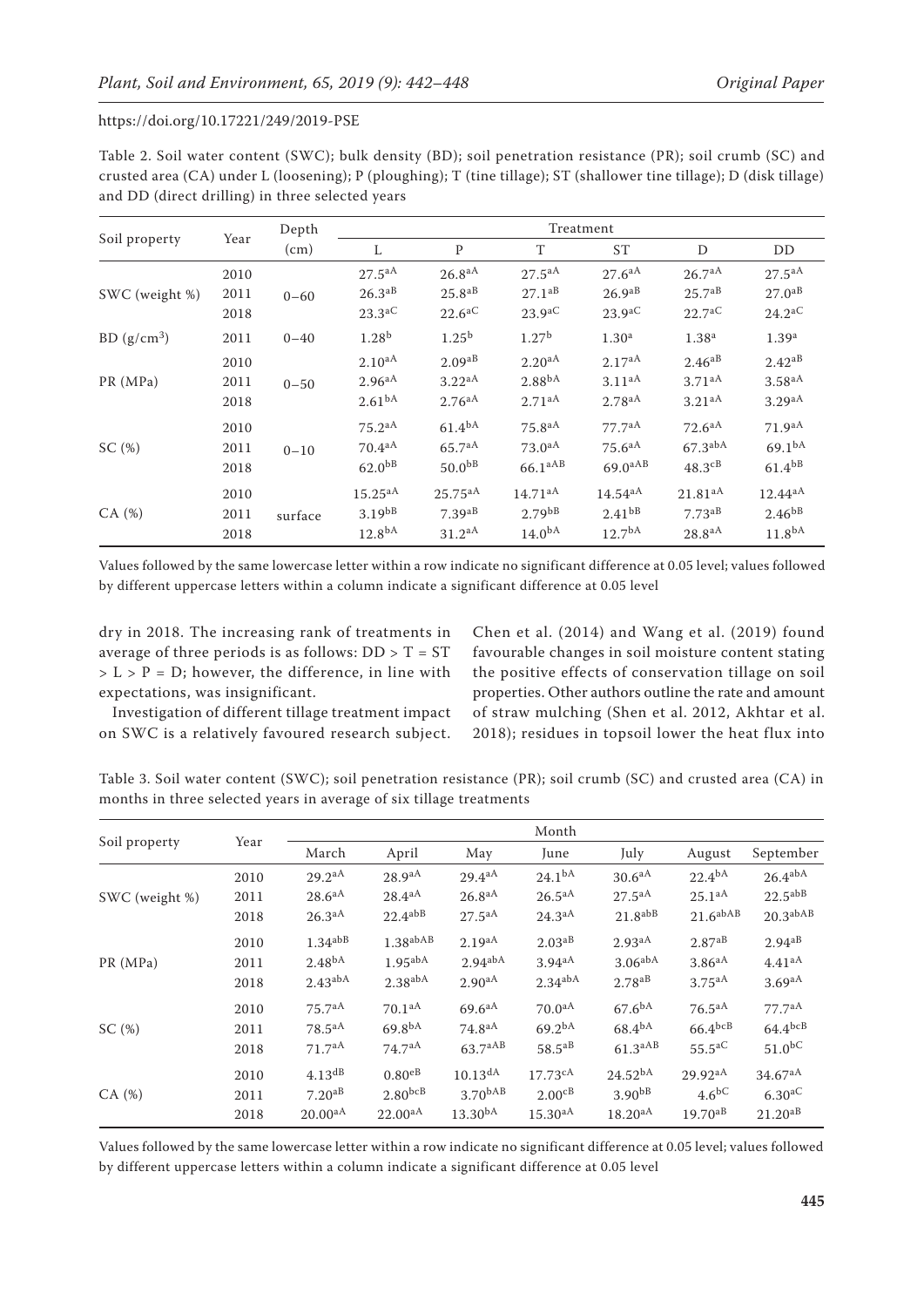soil, increase water infiltration and water retention, reduce evaporation, and minimise the ground water loss. Similar statements were published by regional authors (e.g. Bogunovic et al. 2018, Kisic et al. 2018, Jug et al. 2019). The authors cited above suggested further studies to extend the results for wider application. Moreover, a new task may emerge, that is SWC after overwintering, considering the possible extremes in the growing seasons. In addition, the monthly moisture differences can be explained by the temporal and spatial variations in the amount of precipitation (Szalai and Lakatos 2013).

**Changes in soil penetration resistance**. In the rainy period of 2010, no significant differences were observed between the tillage treatments (Table 2). The possible explanation was uniform and deep soaking of soils. Opposite to this, there was a significant difference (*P* < 0.001) in SPR between months (Table 3), considering the precipitation fluctuation. The mean SPR for the period was  $2.26 \pm 0.18$  MPa. The SPR values in 2011 were probably influenced by high SWC conserved from the previous year and precipitation shortage in the second part of the period. A significant difference (*P* < 0.01) was found between tillage treatments and SPR values for individual months (Tables 2 and 3). The mean SPR for the period was  $3.23 \pm 0.48$  MPa, which refers to higher SPR of drier soils. Higher SPR (> 2.9 MPa) was observed from June, as there were no after-effects of water surplus remained from the previous year. In the study period of 2018, both increase and decrease in SWC affected uniformly the tillage treatments, so there were no significant SPR differences observed between individual treatments. Penetration resistance is mainly affected by the level of soil compaction and its water content (Chen et al. 2014, Gao et al. 2016, Bogunovic et al. 2018). At the same time, there was a significant difference between the SPR values for different months ( $P$  < 0.001). The mean SPR for the period was 2.90  $\pm$ 0.40 MPa, which refers to the restricted root conditions. There were no significant differences between the three periods, considering the SWC and soil state similarities. The rank of treatments is in increasing order:  $L > T >$  $ST = P > DD > D$ , referring to soil conditions average of the three periods. Significant differences were detected between the monthly values (*P* < 0.001, Table 2). The SPR from March to June in wet soil (2010) remained at optimal value (2.0 MPa) as described by Chen et al. (2014), but it increased in the next months due to soil consolidation under rainfalls as reported by Busscher et al. (2002). In the third season (2018), higher SPR values (varied from 2.6 MPa to 3.7 MPa) were meas-

ured, in relation of the soil drying. Higher SPR indicate that the crop roots paused penetrating the soil (Taylor 1971). In monthly relation, DD and D had significantly higher SPR, on average by 19% compared to L, T and P treatments. Likewise, Gao et al. (2016) documented higher SPR under no-tillage associated with the lower SWC in the root zone. Chen et al. (2014) and Gelybó et al. (2018) drew similar conclusions at ploughless tillage treatments. On the contrary, Chen et al. (2014) and Cay (2018) found that SPR values between 2.0 and 3.0 MPa are suitable for crop production. In our case, the SPR values of 2.0–2.5 MPa corresponded to the requirements of soil management.

**Changes in soil crumb ratio**. The crumb ratio was influenced by several factors including SWC, i.e. the season and the tillage. The results revealed that crumb deterioration usually occurs in rainy seasons. Both crumb formation and disintegration were assessed in the wet period of 2010. Significant differences were detected between tillage treatments (*P* < 0.01, Table 2). In contrast, no significant differences in SC were observed in monthly values (Table 3). The mean value of period was  $72.4 \pm 3.4$ %, which is acceptable for the given period. In 2011, the SC, in line with the SWC, continuously decreased. A significant difference was found between the treatments and monthly values. The mean SC for the period was 70.2  $\pm$  5.4%. According to the national ranking, the crumb ratio above 70–75% is considered to be optimal (Filep 1999). In the 2018 period, the mean crumb ratio was reduced to 59%. A lower  $(P < 0.001)$  SC was found at P and D treatments (on average 31.5%) compared to other treatments. However, there was no significant difference between the monthly values. The mean SC for the period was  $59.0 \pm 10.0\%$ , which refers to the unfavourable fluctuation in crumb formation. The mean SC ratio in monthly relation reached the highest value (72%) in March and the lowest (64.3%) in September. Crumb ratio usually reduced during the summer months, both in wet and dry period, although the ratio of decline was moderate on well-attended soils. Significant differences were observed between the periods, due to differences between surface exposures. The rank of treatments was in decreasing SC order: ST > T > L >  $DD > D > P$ , referring to soil conditions suitability in three selected periods.

The ratio of crumb in soils under conservation tillage is one of the basic soil quality indicators (Nimmo 2004). Therefore, the use of proper tillage management (that is ST, T, L or DD) helps create surface state that may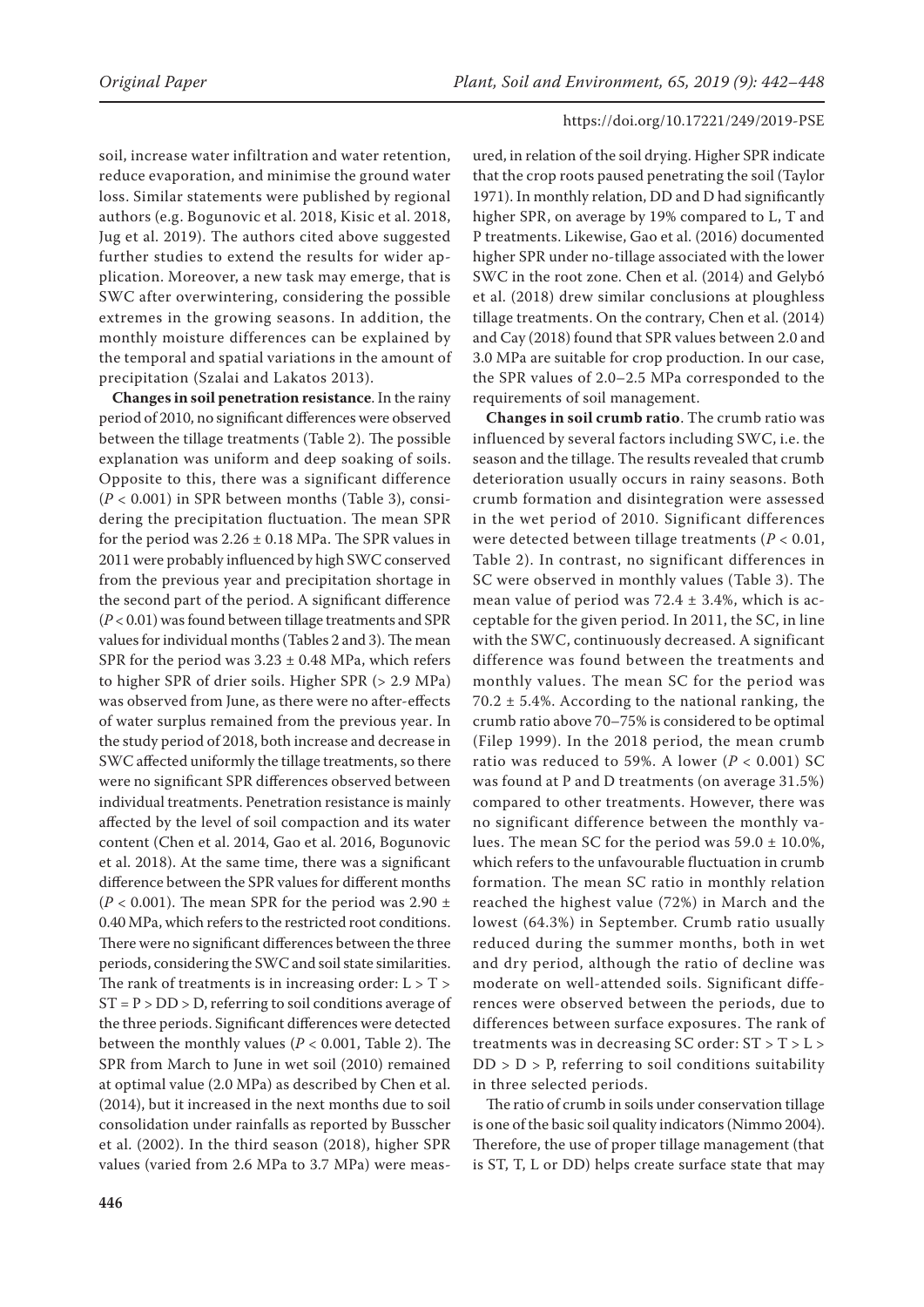mitigate the exposure to the climate damages including crumb breakdown (Morris et al. 2010). Moreover, Muršec et al. (2018) paid attention to the structural stability of soil aggregates. Investigation of differences in soil aggregation between irrigated and rainfed soils may become a new challenge for future, considering frequency of drought periods in the region.

**Crusted area**. The crust occurrence was affected by the ratio of siltation in the soil surface, however, it was influenced by the amount and intensity of the rainfalls. In the rainy season of 2010, a higher difference in CA was detected between tillage treatments (e.g. at P 25.75%, and at T, ST and DD < 15%), yet, without statistical justification (Table 2). The mean CA for months differed between 0.8% and 34.7%, with a statistically verifiable difference  $(P < 0.001$ , Table 3). In the 2011 period, the after-effects of the previous season and the lack of precipitation of the given season had affected the crust formation. There was a statistically significant difference in CA between the tillage treatments (Table 2). CA ratios at the P and D treatments were twice larger compared to the other treatments (Figure 2). The differences between monthly values showed lower reliability (*P* < 0.05). The CA formed in the first months of



Figure 2. Extension of the crusted area (%) under L (loosening); P (ploughing); T (tine tillage); ST (shallower tine tillage); D (disk tillage) and DD (direct drilling) in three selected years

year 2018 had remained until the end of the growing season, with a slight difference each month. However, tillage treatments resulted in a significant difference (*P* < 0.001) in CA. In addition, the ratio of CA assessed at P (31.7%) and D (28.8%) treatments was significantly higher than at other treatments. The lower crust ratio at L, T, ST and DD treatments may attribute to the protective effect of stubble residues remained from the previous year. Comparing the CA ratio, significant differences  $(P < 0.01)$ were observed between three selected periods with varying rainfall conditions. The rank of tillage treatments in a three-year average was in increasing order:  $DD < ST < L < T < D < P$ , referring to the surface conservation as well as the surface exposure.

Surface crust mainly depends on soil properties and weather conditions, while it often occurs due to the high amount of dusts developed by multi-traffic tillage in the top layer (Gallardo-Carrera et al. 2007). Gallardo-Carrera et al. (2007) outlined that already damaged small soil particles that were transformed into hard crust when the rains were followed by dry period. Our data, received in Endocalcic Chernozems correspond with their assessments. Surface cover seems to reduce the thickness of the surface crust at any examined variant, as noted elsewhere (Cassel et al. 1995, Gicheru et al. 2004, Chen and Duan 2015).

In conclusion, tillage had almost uniform effect on SWC and SPR due to the continuous conservation thoughtfulness under peculiar weather conditions. The surplus water remaining from the former season will be more important in the future and the studies should focus their attention to apply water conservation solutions. SC and CA, considering the soil surface exposure to the weather factors, were affected by tillage treatments, which confirmed again the importance of surface preservation. Our findings suggest that the long-term conservation applying DD, ST, T and L can effectively mitigate the impact of weather phenomena in regional soils.

#### **Acknowledgements**

Authors would also like to express acknowledgements to the criticism and constructive comments of the anonymous referees.

## **REFERENCES**

Akhtar K., Wang W.Y., Khan A., Ren G.X., Afridi M.Z., Feng Y.Z., Yang G.H. (2018): Wheat straw mulching with fertilizer nitrogen: